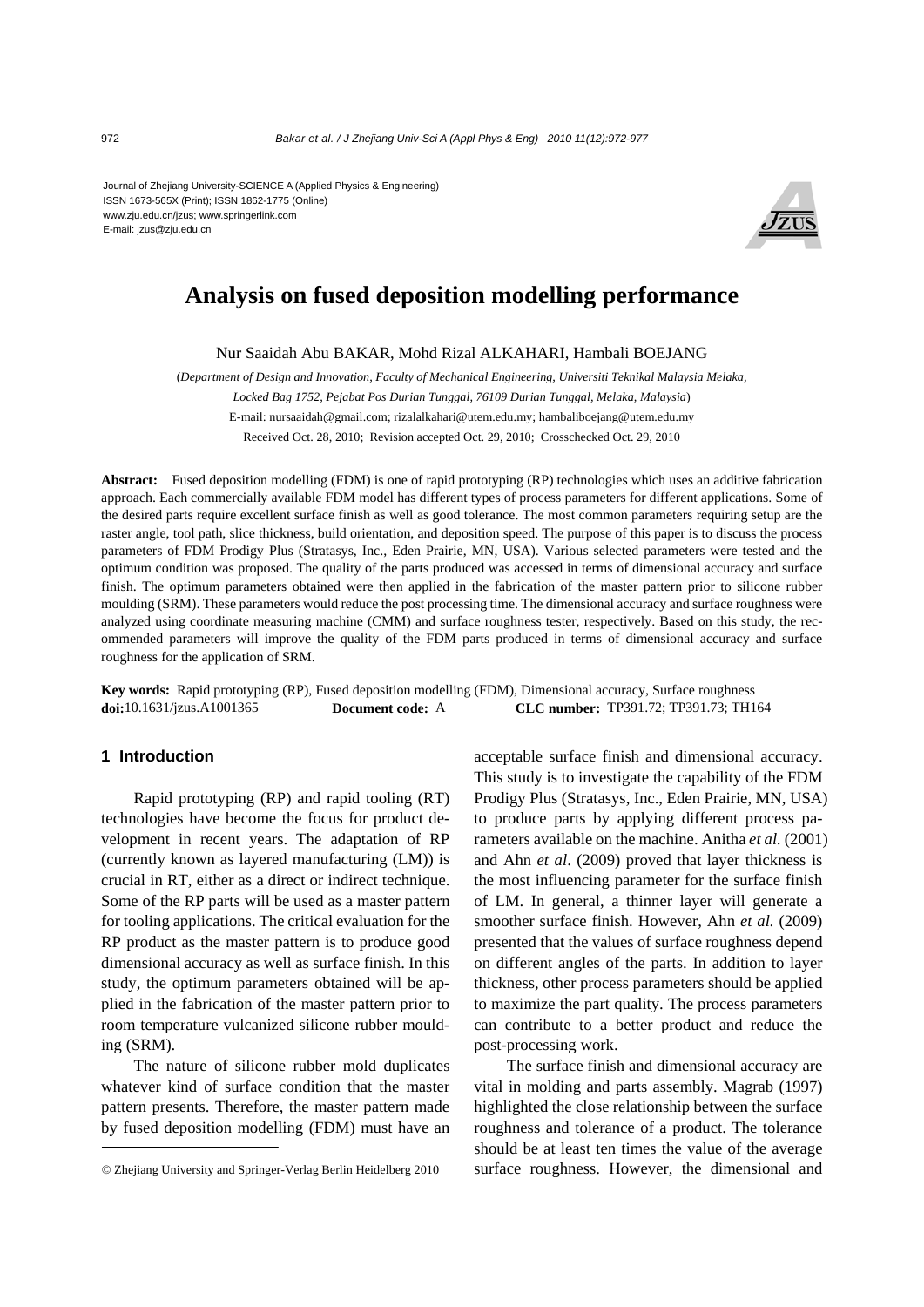geometrical tolerance also depends on the types of LM processes. Grimm (2003) stated that the deviation of the FDM Prodigy Plus is 0.60% on average while 0.3 mm deviation for *z* axis. In addition, Nooraini (2006) mentioned the accuracy precision of Prodigy Plus is  $\pm 0.127$  mm.

Many studies of FDM were performed in an attempt to make suggestions on how to improve the quality of parts. Sun *et al.* (2008) mentioned that the thermal factor affects the quality of bonding. Han *et al.* (2002) and Sun *et al.* (2008) also suggested that deposition speed and its movement are influenced by a parts geometry. The deposition speed affects the surface and layers of the FDM part. There were also factors of road width, air gap, and raster angle used to enhance the strength (Lee B.H. *et al.*, 2005; Lee C.S. *et al*., 2007). Therefore, the initiative made by different authors and geometrical-shape issues are the basis of this study.

#### **2 Fused deposition modelling Prodigy Plus**

FDM is the solid-based RP process that is widely used in design and product development processes. It is a process of building the part layer by layer, from bottom to top by heating thermoplastic wire. The basic equipments of FDM involve drive wheels (to drive the filament from its cartridge into heater), a heater and liquefier (to melt the filament), a tip (nozzle that remove/extrude out the filament), a platform (the base where the filament is deposited), and a piston (to move the platform at *z* axis). The filament is extruded in a semi-molten state and in a thin ribbon form. The thin ribbon shapes also confirm the bonds of filaments at each layer (Liou, 2008). The extruded filament which is deposited onto the platform is recognized as a 'road' (Grimm, 2003; Bellini *et al.*, 2004). A road will be quickly solidified after being stacked by another layer of road on the platform. The road that deposited earlier, which will be stacked by the latter road, is called a substrate.

The FDM technology was established in the late 1980s while the model FDM Prodigy Plus was developed during several series of models (such as FDM Vantage, FDM Maxum, and FDM 3000) in the late 1990s. The FDM Prodigy Plus is a suitable concept application (Chua *et al.*, 2003). The feed material used by this equipment is the thermoplastic ABS (P400), both for parts and supports. Insight<sup>™</sup> software is the medium for this machine to plan and generate its geometrical model and support structure, called tool path. The support structure of the model is removed using the WaterWorks™ solution.

## **3 Methodology**

The performance investigation of FDM involves the designing and fabricating of the test model using FDM. The design of the test model is developed based on an objective to study the capability of FDM machine to produce the desired shapes. Six test models were built with different sets of processing parameters. The methodology is divided into three major steps: (1) design of test model; (2) process parameters; and, (3) measurement of dimension and surface roughness.

## **3.1 Design of test model**

The design of test model contains a variety geometrical shapes and sizes that are commonly available on plastic parts. The geometrical representation of test model was generated by SolidWorks (3D computer-aided design (CAD)) as shown in Fig. 1. The CAD data were then converted into standard triangular language (STL) format. The fabrication for the build of the model and its support structures were generated automatically by Insight software.



**Fig. 1 Computer-aided design (CAD) of test model** 

The selection of design shapes for test model had been made by referring to the previous studies in RP (Mahesh *et al*., 2004), RT (Hanumaiah and Ravi, 2007), and SRM (Rahmati *et al.*, 2007). The features were also being varied by different sizes (Table 1).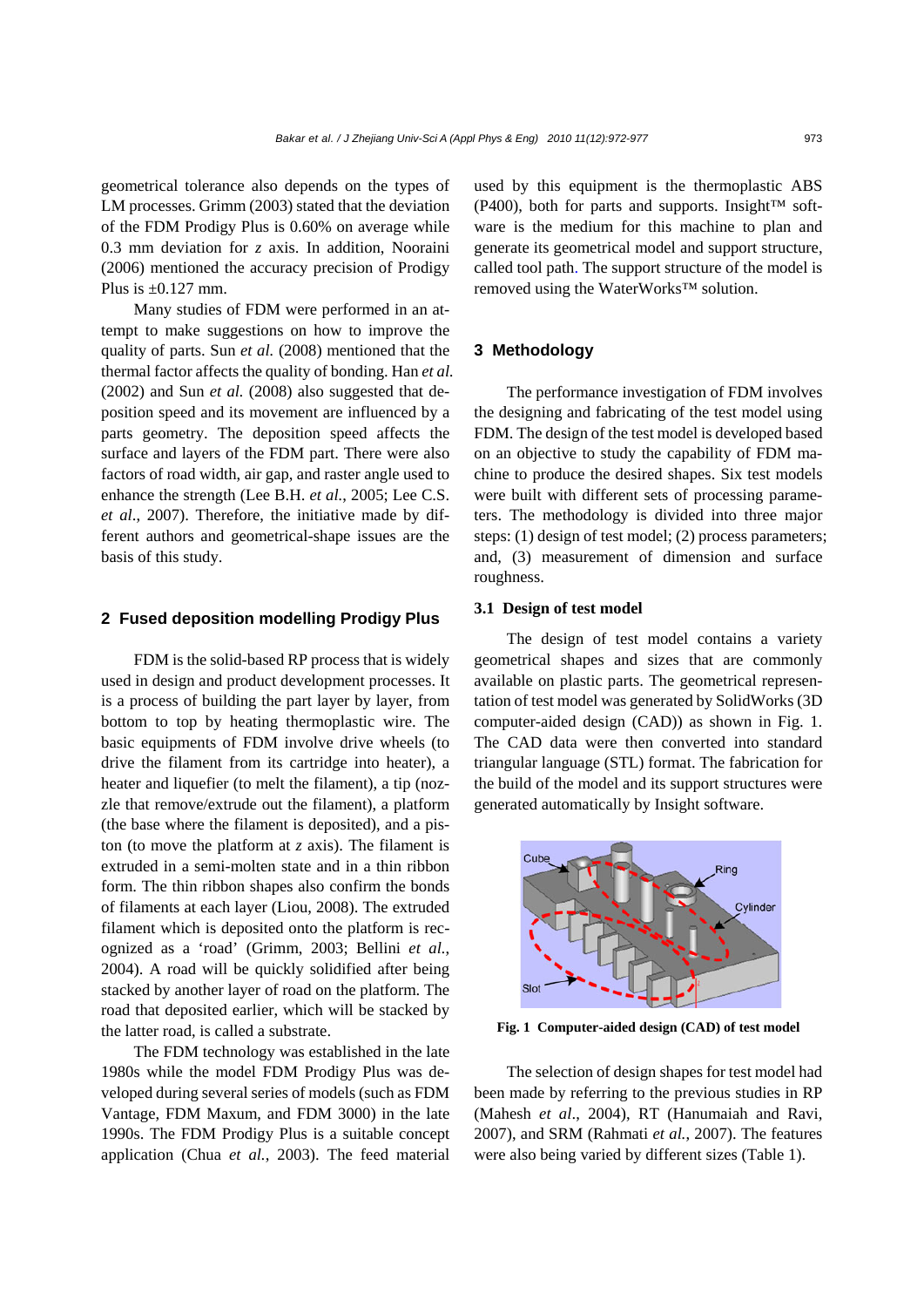| Table 1 Features in the test models |                    |  |  |  |  |  |
|-------------------------------------|--------------------|--|--|--|--|--|
| Feature                             | Number of features |  |  |  |  |  |
| Slot (SL)                           |                    |  |  |  |  |  |
| Cube (CB)                           |                    |  |  |  |  |  |
| Cylinder (CL)                       | ↖                  |  |  |  |  |  |
| Ring(RG)                            |                    |  |  |  |  |  |

### **3.2 Process parameters in FDM Prodigy Plus**

The basic parameters that commonly being studied for FDM are layer thickness, road width, air gap, and built style or direction. Some may require fine surface finish for assembly purposes and some may not. FDM Prodigy Plus provides several parameters for users to obtain the desired parts.

Based on the application and the requirements, there are three different values of layer thickness that can be selected by users as shown in Table 2. On the other hand, there are two options of visible surface: normal and fine. However, the fine visible surface offers more tool path setups than the normal one. With the tool path setup, the contour width and internal raster are believed to be among influencing parameters that affect the desired performance, such as formation of small cylinders and slots. Thus, the fabrication of FDM parts was made by applying three parameters: layer thickness, contour width, and internal raster. Each parameter was varied by two levels. Six test models were built as shown in Table 3. However, the selection of the fine visible surface parameter was kept constant for every test model since it is the desired criterion.

**Table 2 Available layer thickness (formally known as slice height) in FDM Prodigy Plus** 

|                                              | Thickness (mm)  | Purpose                       |        |  |  |  |  |  |
|----------------------------------------------|-----------------|-------------------------------|--------|--|--|--|--|--|
|                                              | 0.3302          | Draft                         |        |  |  |  |  |  |
|                                              | 0.2540          | Standard                      |        |  |  |  |  |  |
|                                              | 0.1778          | Fine                          |        |  |  |  |  |  |
| Table 3 Test model and the varied parameters |                 |                               |        |  |  |  |  |  |
| Model                                        | Layer thickness | Contour width Internal raster |        |  |  |  |  |  |
|                                              | (mm)            | (mm)                          | (mm)   |  |  |  |  |  |
| Test 1                                       | 0.1778          | 0.3048                        | 0.5048 |  |  |  |  |  |
| Test 2                                       | 0.2540          | 0.5048                        | 0.3048 |  |  |  |  |  |
| Test 3                                       | 0.1778          | 0.5048                        | 0.5048 |  |  |  |  |  |
| Test 4                                       | 0.1778          | 0.3048                        | 0.3048 |  |  |  |  |  |
| Test 5                                       | 0.2540          | 0.5048                        | 0.5048 |  |  |  |  |  |
| Test 6                                       | 0.1778          | 0.5048                        | 0.3048 |  |  |  |  |  |

# **3.3 Measurements of dimension and surface roughness**

The dimension of each test model was compared to the CAD/nominal dimension. The results were accessed in *x*, *y* and *z* axes. The measurements were taken for each size of slot (SL1–SL6), cube (CB), and diameters of cylinders (CL) and ring (RG). The tolerance for *x* and *y* axises is  $\pm 0.127$  mm (Nooraini, 2006). Meanwhile, for *z* axis, the measurement tolerance was 0.3 mm as referred to Grimm (2003).

The measurement of dimensional accuracies was performed using a touch-probe type coordinate measuring machine (CMM) (LH40, Wenzel, UK). Every feature was measured five times and averaged. Ten or more touch points were taken to measure the diameter or roundness of the cylinder. The measurements of the cylinders were also being made by divided into three regions (upper, middle, and lower) in order to observe the uniformity of each cylinder (Fig. 2a).

Besides, the surface roughness of the every test model was measured using a portable surface tester (Mitutoyo SJ-301, Mitutoyo Corporation, Kanagawa, Japan). The surface roughness was measured at the horizontal and vertical corners (Fig. 2b). This is to distinguish the influence of different parameters at every corner and for shape evaluation purposes.



**Fig. 2 Example of measurement of surface roughness (a); (b) the regions to inspect the roundness of a cylinder**



**Fig. 3** Average roughness  $(R_a)$  of every test model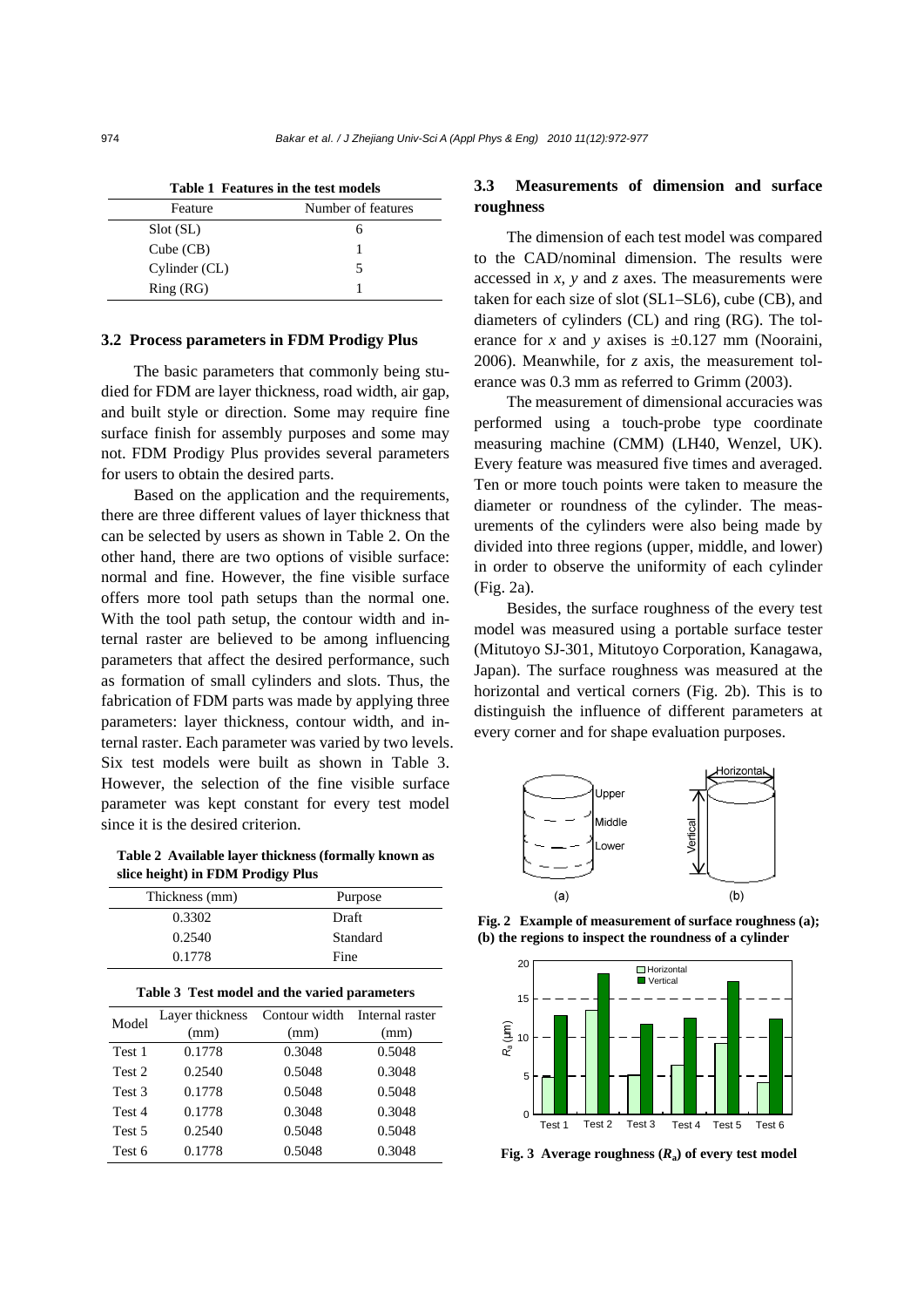## **4 Results and discussion**

## **4.1 Dimensional accuracy**

Table 4 shows the width dimension of the SL feature. Some SLs of test models exceeded the tolerance value (0.127 mm), especially when they are approximately 2 mm and below. This can be seen clearly from Test 4. Test 6 does not exceed the precision values. For example, its SL4 is within the range of tolerance.

Table 4 also depicts the width or thickness deviation of ribs or RG. It can be seen that the deviation values become worse when fabricating the circular shape of RG. This is because the nominal thickness of RG is also 2 mm. The smallest deviation values are from Tests 6 and 2.

Moreover, Table 4 portrays the height deviation values of CLs. From the result, it shows that every test model is within the range of 0.3 mm of deviation. However, Test 1 has the least deviation while Test 6 has the most deviation. It also shows that there is inconsistency in shape of the CLs. It was found that the feature is not fine from a cylindricity view point. From Table 5, it was found that most of the diameters for cylinders from every test model were close to nominal dimensions at the lower regions. The results are listed in Table 5 for CLs with diameters of 10 mm and 7.5 mm.

# **4.2 Surface roughness**

As predicted, the thin layer had produced a smoother surface than the thick layer, whether it was measured vertically or horizontally. Fig. 3 indicats that every horizontal surface is better than vertical surface. This scenario proved that the up-facing surface (horizontal) will always better than the

| Feature                                                          | Nomi- | Test 1         |               | Test 2        |               | Test 3 |               | Test 4                                               |               | Test 5                       |               | Test 6                                                                                    |               |
|------------------------------------------------------------------|-------|----------------|---------------|---------------|---------------|--------|---------------|------------------------------------------------------|---------------|------------------------------|---------------|-------------------------------------------------------------------------------------------|---------------|
|                                                                  | nal   | Actual         | Dev           | Actual        | Dev           | Actual | Dev           | Actual                                               | Dev           | Actual                       | Dev           | Actual                                                                                    | Dev           |
| Width (mm)                                                       |       |                |               |               |               |        |               |                                                      |               |                              |               |                                                                                           |               |
| SL <sub>1</sub>                                                  | 5.0   |                | 4.9612 0.0388 |               | 5.0576 0.0576 |        | 4.8763 0.1237 |                                                      | 4.9840 0.0160 |                              | 4.9743 0.0257 |                                                                                           | 4.8865 0.1135 |
| SL <sub>2</sub>                                                  | 4.0   |                | 4.0155 0.0155 |               | 4.1036 0.1036 |        | 4.0148 0.0148 |                                                      | 4.2120 0.2120 |                              | 4.0975 0.0975 |                                                                                           | 3.9530 0.0470 |
| SL <sub>3</sub>                                                  | 3.0   |                | 3.1104 0.1104 |               | 3.1240 0.1240 |        | 3.0690 0.0690 |                                                      | 3.2250 0.2250 |                              | 3.1067 0.1067 | 2.9589 0.0411                                                                             |               |
| SL4                                                              | 2.0   |                | 2.0773 0.0773 |               | 2.1333 0.1333 |        | 2.0842 0.0842 |                                                      | 2.1600 0.1600 |                              | 2.1054 0.1054 |                                                                                           | 1.9641 0.0359 |
| SL <sub>5</sub>                                                  | 1.5   |                | 1.6186 0.1186 |               | 1.6526 0.1526 |        | 1.6314 0.1314 |                                                      | 1.7420 0.2420 |                              | 1.6358 0.1358 |                                                                                           | 1.4734 0.0266 |
| SL <sub>6</sub>                                                  | 1.5   |                | 1.6461 0.1461 |               | 1.6614 0.1614 |        | 1.6440 0.1440 |                                                      | 1.6920 0.1920 |                              | 1.6197 0.1197 |                                                                                           | 1.4783 0.0217 |
| Thickness (mm)                                                   |       |                |               |               |               |        |               |                                                      |               |                              |               |                                                                                           |               |
| RG                                                               | 2.0   |                | 3.8156 1.8156 | 3.8728 1.8728 |               |        | 3.7972 1.7972 |                                                      | 3.9080 1.9080 |                              | 3.9357 1.9357 |                                                                                           | 3.7699 1.7699 |
| Height (mm)                                                      |       |                |               |               |               |        |               |                                                      |               |                              |               |                                                                                           |               |
| CL1                                                              | 10    |                | 9.9170 0.0830 | 9.9143 0.0857 |               |        | 9.9381 0.0619 |                                                      |               | 9.8050 0.1950 10.1077 0.1077 |               | 9.8013 0.1987                                                                             |               |
| CL2                                                              | 12    |                |               |               |               |        |               | 12.0250 0.0250 12.0110 0.0110 12.0660 0.0660 12.0000 |               |                              |               | 0 12.1230 0.1230 11.8826 0.1174                                                           |               |
| CL3                                                              | 15    |                |               |               |               |        |               |                                                      |               |                              |               | 15.0470 0.0470 15.0460 0.0460 15.0710 0.0710 14.9956 0.0044 15.1076 0.1076 14.7841 0.2159 |               |
| CL <sub>4</sub>                                                  | 10    | 10.0810 0.0810 |               |               | 9.8918 0.1082 |        | 9.9489 0.0511 |                                                      | 9.8393 0.1607 | 10.0579 0.0579               |               | 9.7188 0.2812                                                                             |               |
| CL5                                                              | 10    | 9.9129         | 0.0871        | 9.9043 0.0957 |               |        | 9.8810 0.1190 |                                                      | 9.8919 0.1081 | 10.0833 0.0833               |               |                                                                                           | 9.7370 0.2630 |
| CB                                                               | 8     |                | 7.9593 0.0407 | 7.8493 0.1507 |               |        | 7.9859 0.0141 |                                                      | 7.9010 0.0990 |                              | 8.0624 0.0624 | 7.9209                                                                                    | 0.0791        |
| $\mathbf{r}$ $\mathbf{r}$ $\mathbf{r}$ $\mathbf{r}$ $\mathbf{r}$ |       |                |               |               |               |        |               |                                                      |               |                              |               |                                                                                           |               |

**Table 4 Deviations of different features in different test models** 

Dev: deviation

|  |  | Table 5 Roundness of two cylinders from every test model (mm) |  |  |  |  |  |  |
|--|--|---------------------------------------------------------------|--|--|--|--|--|--|
|--|--|---------------------------------------------------------------|--|--|--|--|--|--|

| Model             |              | Roundness of CL <sub>1</sub> |              | Roundness of CL <sub>2</sub> |               |              |  |
|-------------------|--------------|------------------------------|--------------|------------------------------|---------------|--------------|--|
|                   | Upper region | Middle region                | Lower region | Upper region                 | Middle region | Lower region |  |
| Nominal           | 10           | 10                           | 10           | 7.5                          | 7.5           | 7.5          |  |
| Test 1            | 9.7485       | 9.7568                       | 9.7533       | 7.2311                       | 7.1970        | 7.1999       |  |
| Test 2            | 9.8018       | 9.7972                       | 9.8325       | 7.2619                       | 7.2735        | 7.3530       |  |
| Test <sub>3</sub> | 9.7938       | 9.7866                       | 9.8316       | 7.2925                       | 7.2162        | 7.3467       |  |
| Test 4            | 9.7345       | 9.7058                       | 9.7525       | 7.2440                       | 7.1850        | 7.4006       |  |
| Test 5            | 9.8117       | 9.8220                       | 9.8535       | 7.2761                       | 7.2691        | 7.3330       |  |
| Test 6            | 9.7710       | 9.7839                       | 9.8013       | 7.2538                       | 7.2281        | 7.2931       |  |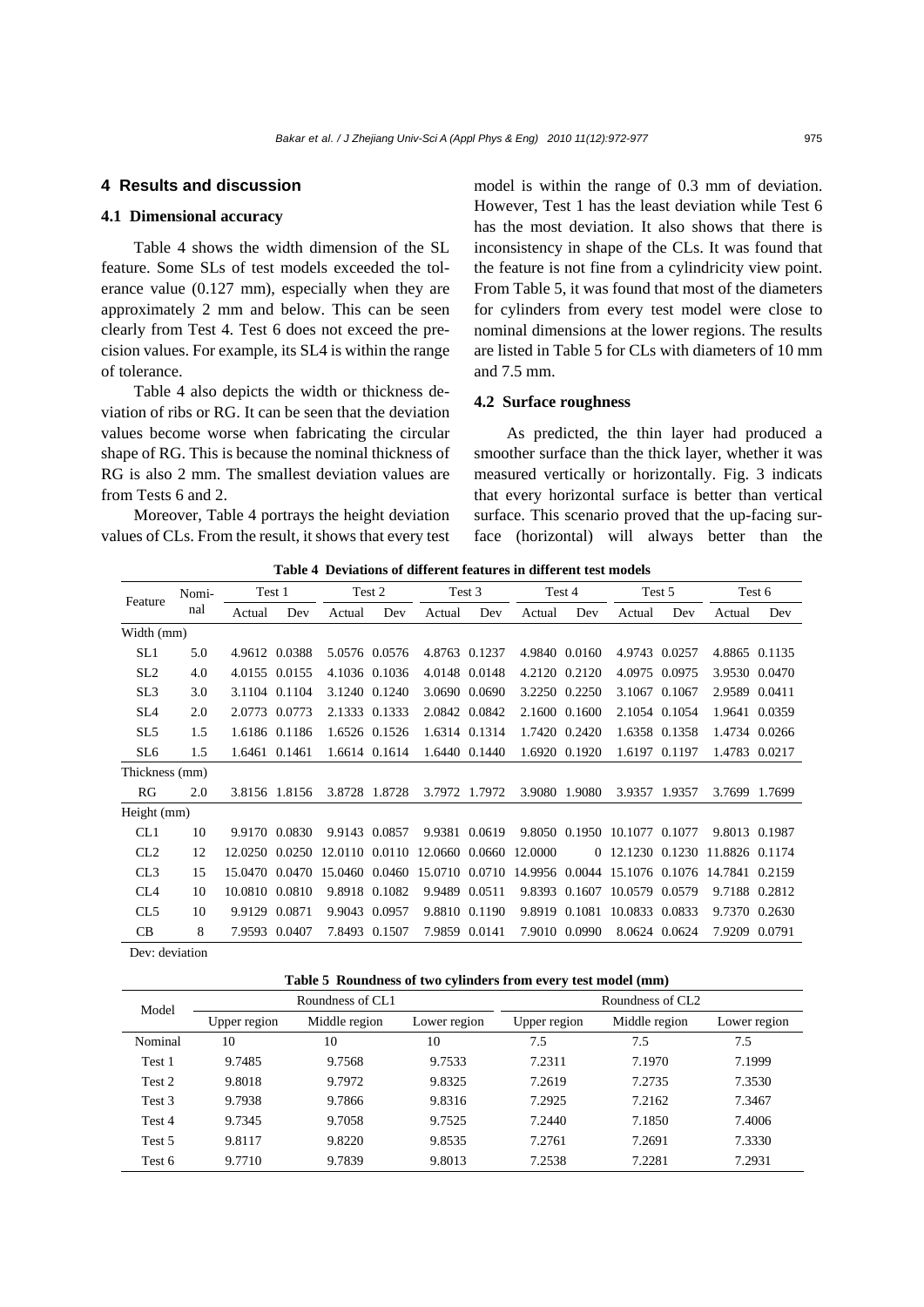down-facing surface (vertical). This is due to the formation of elliptical curves or fillet on the down-facing surface during layer-bonding. The general surface profile is depicted in Fig. 4. There were four test models, Tests 1, 3, 4, and 6, which showed good surface roughness and all of them were from the same layer thickness parameter (0.1778 m). When measured vertically and horizontally, it was found that the best surface roughness measurements were obtained during Tests 3 and 6.



**Fig. 4 General surface profile of (a) horizontal surface and (b) vertical surface** 

The effect of layer thickness, contour width, and internal raster to the roughness can also be seen with naked-eye observation, especially when viewing the small cylinder. For example, the diameter of CL4 of Test 1 is 3.5 mm. Its surface was measured but the value obtained was unreliable since it was too coarse and wavy. The surface of the cylinder became rougher and worse when the sizes were smaller. This means that residual stress is severe to smaller features. It is believed that surface condition would more prevalent when the diameter of the feature is about 2 mm. Error on the cylinder formation or part distortion, has been described by Zhang and Chou (2008) and it is known as residual stress. There are three factors of the residual stress: thermal gradient, speed of deposition and part geometry (Han *et al.*, 2002; Sun *et al.*, 2008). However, the deposition speed, which also related to the part geometry, is not the controllable factor in this experiment.

Contour width and internal raster have a significant effect on the quality of the part. The effect of internal raster can be observed in Fig. 5a. It was observed that tiny holes existed at the SL feature due to a larger internal raster value (0.5048 mm). The smaller internal raster value (0.3048 mm) can aid the formation of the shape by filling the small area optimally and with fewer holes.

Meanwhile, the smaller contour width produced a poor shape on small cylinders. This can be seen in Fig. 5b. The contour width is very important for the outer shape of the cylinder. When the contour width is too thin, it was easily affected by heat, i.e., from chamber and tip.



**Fig. 5 The small holes occurred at Test 3 which used bigger Internal Raster than Test 4 (a); the small cylinder of Test 1 (b)** 

Small contour width will be easily affected by the high temperature, which causes re-melting of the substrate. The wider contour will help to create a good formation of the part geometry since it can sustain the heat gradient. On the other hand, the error formation on small cylinders can be reduced when a thicker contour width is applied. It helps the deposition process since the filaments, which have a larger area of contact, become more easily bonded to each other.

## **5 Conclusions**

Experiments were conducted in order to find the effect from variable FDM parameters which can produce desired test models that are suitable for SRM. There are some conclusions from this study:

1. The FDM machine is less accurate when making circular shape as significant deviation, ranging from 0.1–0.2 μm radial distances occurred. This is because that the gantry mechanism constraints the movement of the deposition head.

2. From the comparison of the nominal to actual test models, the best dimension for a feature to be built with FDM Prodigy Plus in *x*, *y* directions is 2 mm and above. This is applied to almost all types of shapes (i.e., slot, cube, cylinder, and ring). The